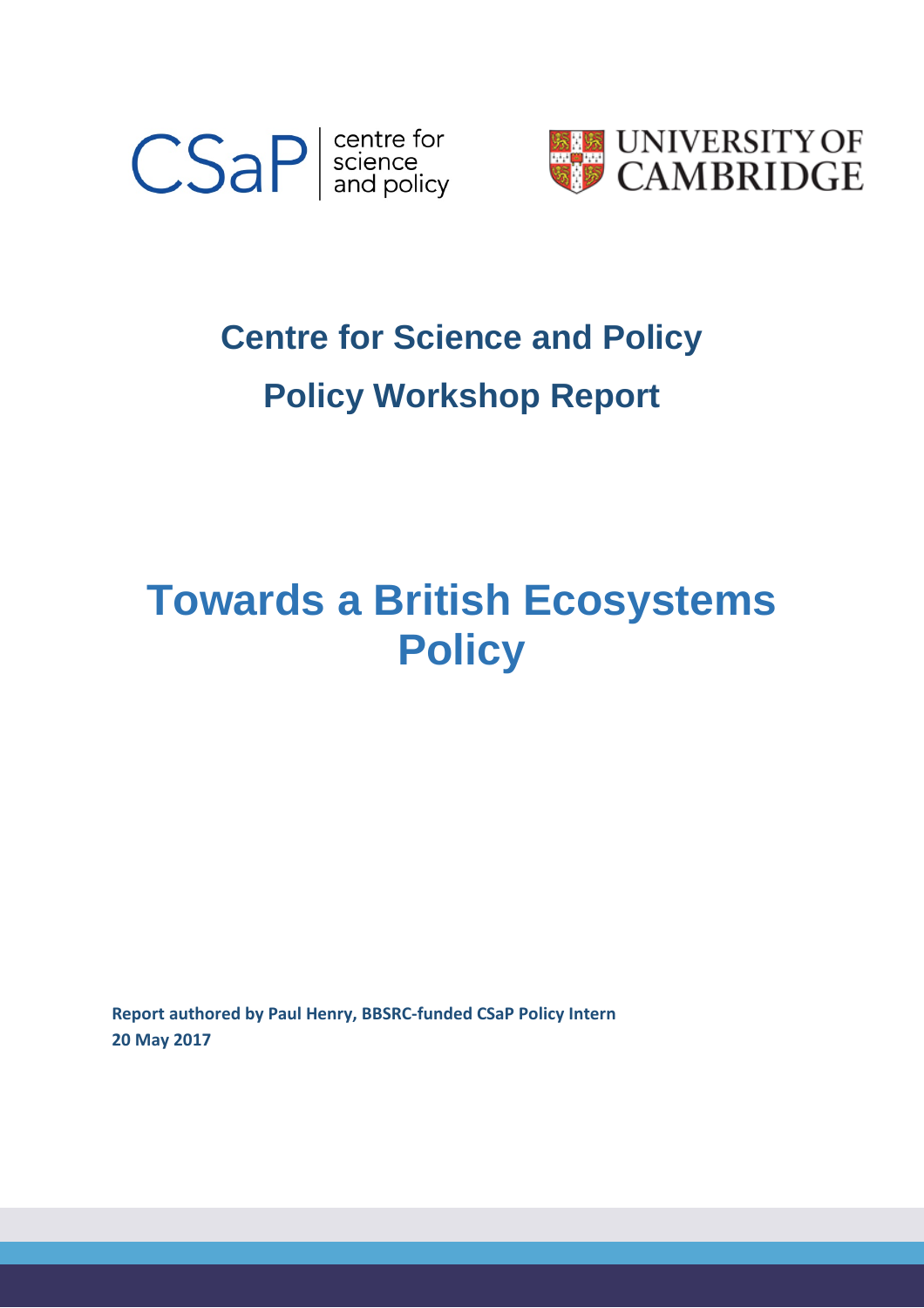#### **CSaP Policy Workshops**

CSaP's Policy Workshops are roundtable discussions which offer a forum for policy professionals and researchers to discuss and debate high-priority public policy issues, providing decision makers in government with an opportunity to test and shape their thinking.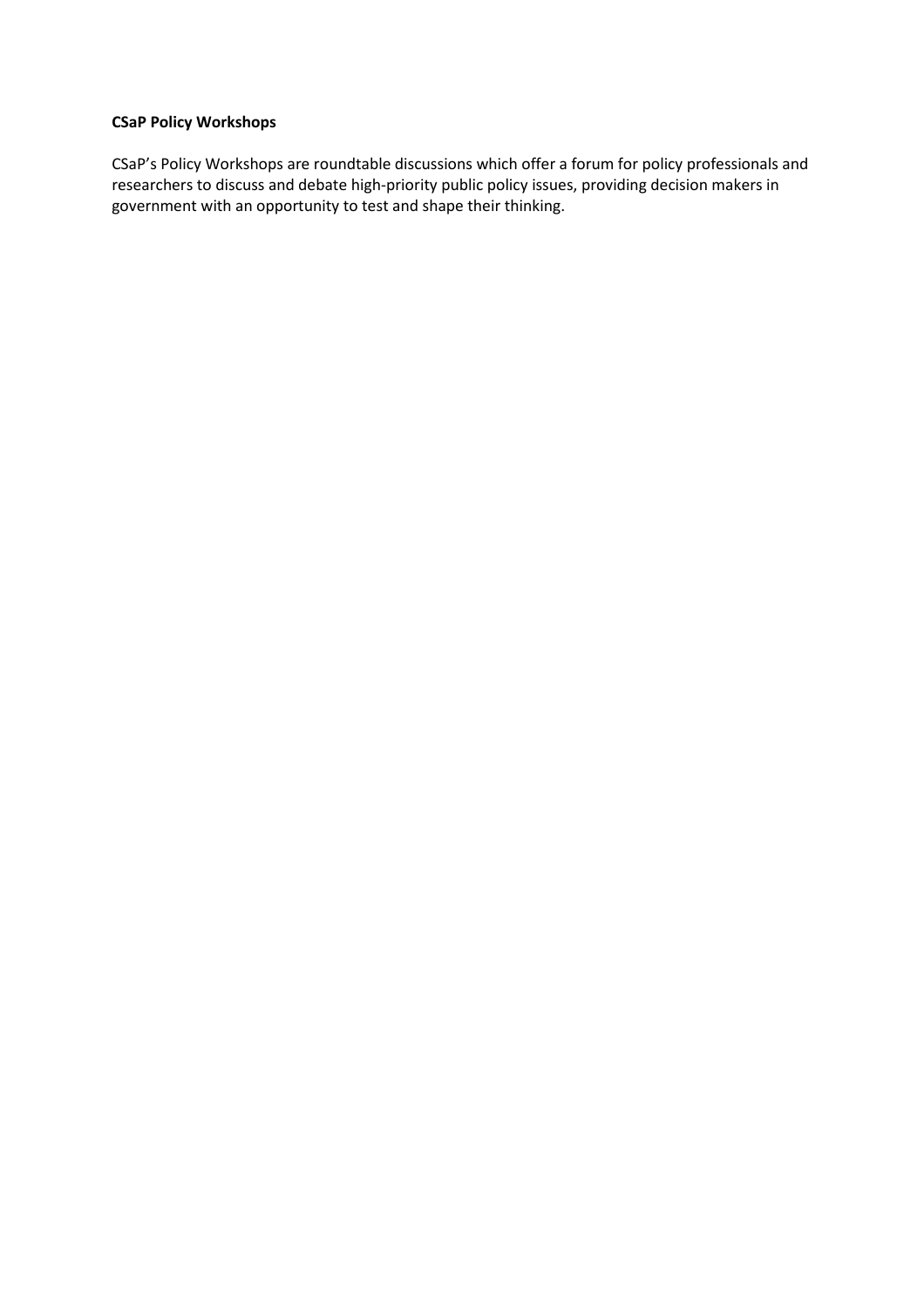## Summary

After Brexit, funding for agriculture will have tougher competition. It will become increasingly critical to demonstrate that government funds paid to land holders generate clear social value in order to compete with demands for funding for health, education and social services. The objective of a British Ecosystem Services Policy would be to deliver the greatest total value of ecosystem services from the land, taking account of both marketed and non-marketed outputs. What might a policy to pay farmers for the delivery of ecosystem services look like?

In preparation for the CSaP Policy Workshop on 20 April 2017, participants were sent background reading:

- An outline of a potential **British Ecosystems Policy**, by Professor Hodge
- A [Policy brief](http://www.csap.cam.ac.uk/media/uploads/files/1/besp-policy-brief---11-4-17.pdf) developed for the workshop by Professor Hodge and David Gawith

At the workshop [Professor Ian Hodge](http://www.csap.cam.ac.uk/network/ian-hodge/) (Professor of Rural Economy, Department of Land Economy, University of Cambridge) set out his vision for an innovative, integrated environmental and agricultural policy which could be developed following the exit of the UK from the European Union. This was followed by perspectives from invited speakers, and a roundtable discussion to build on the suggested policy.

Participants agreed that political leverage was essential to make ecosystems management policy a priority in preparing for the British exit of the EU. To apply this pressure at a political level, it will be important to target a number of different electorally important groups. Public dialogue needs to be started using articles in wide circulation publications, and business leaders should be persuaded that environmental risk can be mitigated by supporting innovative policy.

### *Summary of key points*

- There must be a multifaceted approach to keep environmental issues in the public agenda
- A compelling narrative needs to be developed which enthuses all stakeholders
	- o Communities can come together over countryside management
	- o Public benefits should be clear and tangible
		- **Start with a visible public issue such as flooding**
	- o Correct use of language is essential
		- Tailor it to the audience's preferences
	- Innovative ecosystems policies should be highly publicised
		- o Write opinion pieces in high impact publications (nature, the economist etc.)
			- o Public discourse will force political interest
- The future of UK ecosystems must become an election issue
	- o Business leaders could sign an open letter
	- o Leverage from business will encourage politicians to talk about it
	- o Rural communities are electorally important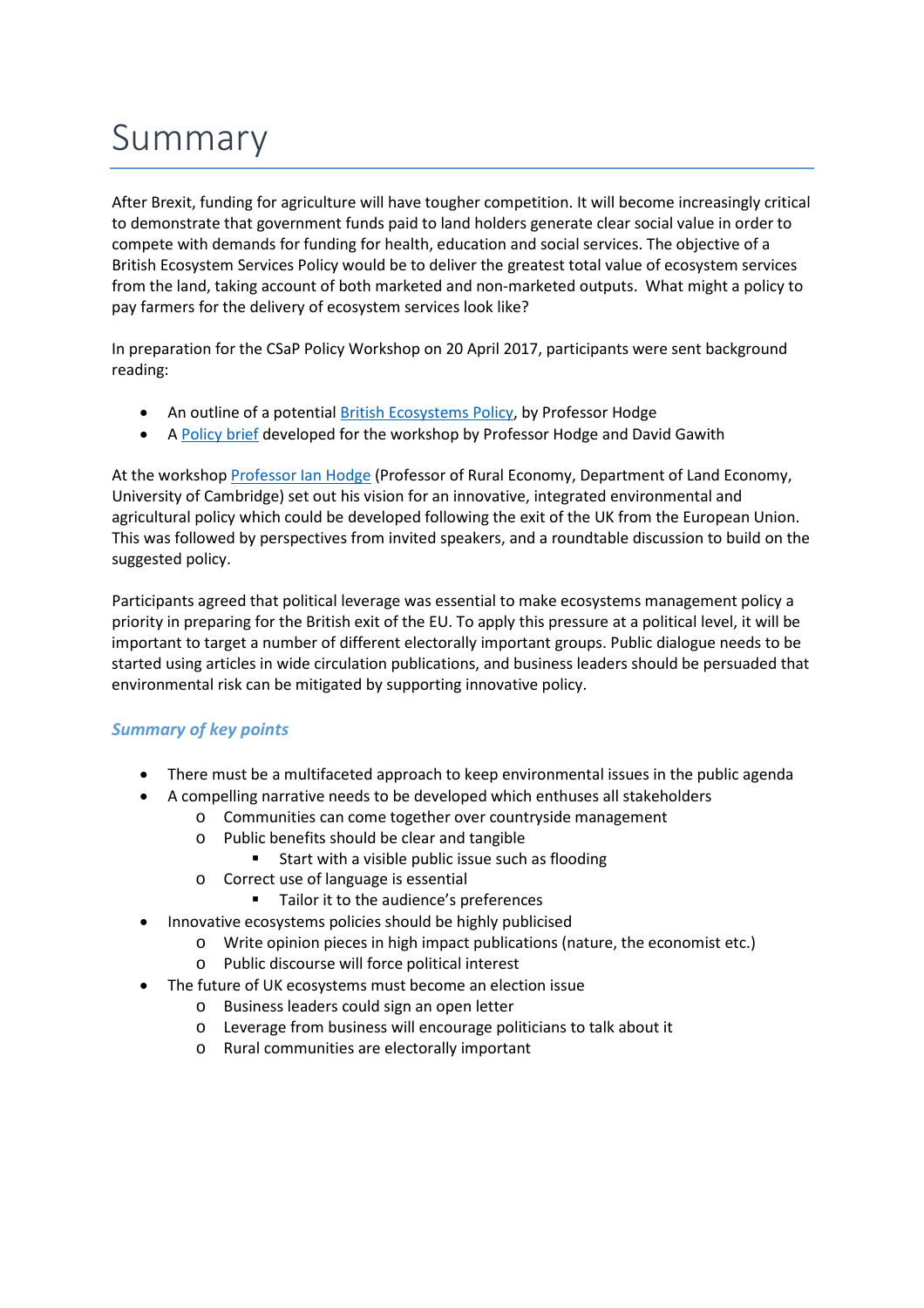### Presentations

### *Professor Ian Hodge, University of Cambridge*

The UK has a unique opportunity to create an innovative new agricultural and ecosystems policy upon leaving the European Union. This area has been dictated by the Common Agriculture Policy which can trace its roots back to the 1957 Treaty of Rome. The UK should aspire to create its own distinct and innovative policy to become a world leader in rural land management.

A British Ecosystems Services policy would have the simple objective of maximizing the social value from land use. This would include financial value from products sold in a marketplace, as well as social value such as increased access to rural areas.

The delivery of this policy would include both a national and local governance approach to the delivery of ecosystems services. On a national level this would be repurposing the money normally sent to the Common Agricultural Policy to become a set of national procurement funds which can be accessed to achieve ecosystems goals. These funds could be allocated by tender or payments based on results to achieve broad national ecosystems goals, such as reforestation, water management and carbon capture.

These national goals would be complemented by a network of local management organisations which could provide their own funding for ecosystem services. These local funds would be used to reflect local community needs and preferences. Locally managed organisations could meet the needs of the community not covered by the national outcomes. The local schemes are essential to create a coherent ecosystems and agricultural policy which works across the country.

To further develop an ecosystems policy there needs to be discussion around the balance between national and local aims, as well as to what new institutions need to be formed at both levels to deliver this service. Implementation of this scheme will be an incremental shift from direct payments to outcome based services payments. This will allow the policy to develop over the course of several years into providing sustainable, well managed ecosystems services.

This new policy will be different from other agricultural policies which have come before, as it will offer payment to anyone who can deliver ecosystems services rather than just to farmers. This is a shift in the way that rural land is managed, as it reflects that food production is part of a range of ecosystems services which should be managed together.

### *Craig Bennett, Friends of the Earth*

The future of British ecosystems needs to be publically debated, as we will want to take this opportunity to improve our ecosystems services. Leaving the European Union puts the UK in a position where it could potentially lose some of its best ecosystems protections. Part of any new ecosystems management policy must include protections against abuse or destruction of the environment. Whilst many environmental protections will be transferred directly into British law following the EU exit, there are some aspects which may be lost:

1) Things that were previously changed by primary legislation could move into Secretary of State discretion, bypassing the same level of public scrutiny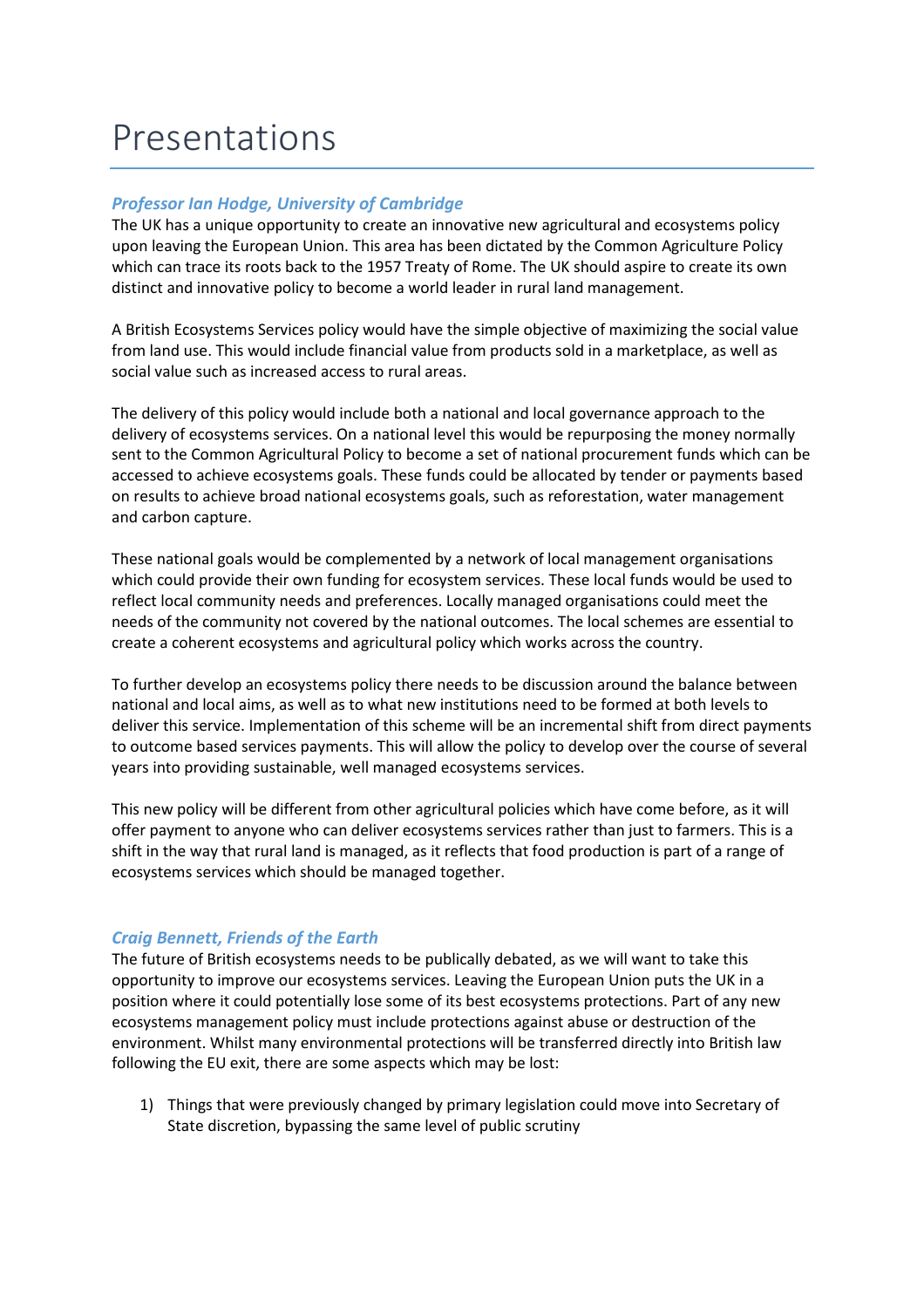- 2) Who will set appendices to legislation which were previously determined at the EU level? How will environmental priorities, which were previously set at the continental level, be decided?
- 3) Who will replace the European courts as an enforcer of environmental law?
- 4) Will new UK law incorporate the precautionary principle? This has been vital to the banning of neonicotinoid pesticides, but tends to be unpopular in the British press.

There is serious concern that the UK will remove significant portions of its environmental protections in favour of securing new trade deals. Exit from the EU has thrown up considerable uncertainty about the future of the British economy, and as a result there may be an imperative to farm more efficiently at a larger scale. This cannot be at the expense of environmental protections; as such there must be urgent public debate about how these can be secured in new legislation.

### *Diane Mitchell, National Farmers' Union*

Food production is a key ecosystems service; British farming needs to be supported to become more progressive and competitive in the future. The NFU has developed a policy options paper for what funding for UK farming could become following exit from the EU, this was developed by asking members to contribute ideas for changes to agricultural policy.

The key aspects to a new agricultural policy should be:

- 1) Protecting the environment
- 2) Maintaining productivity
- 3) Minimising volatility

Measures to control volatility can give farmers greater certainty about the future, allowing them to redirect focus to improving productivity and caring for their local environment. The NFU recommends that direct payments are retained for the transition period whilst the UK leaves the EU, and possibly beyond until a new scheme is developed. This will give farmers the security and certainty needed to develop their productivity and environmental capabilities.

Farmers will be key to the delivery of any new agricultural or environmental scheme which replaces the Common Agriculture Policy. A new British Ecosystems Services policy must have farmers at the heart of national goals which are delivered at a local level. Securing the future of farmers can allow them to focus on implementing local ecosystems management.

### *Nigel Stone, Exmoor National Park*

Uplands in the UK provide a series of social benefits as part of the ecosystems services they already contribute. They are essential to the conservation of our cultural heritage through allowing access to archaeological activity, as well as being a major contributor to public health and wellbeing. Hill farm management is an integral part of managing water tables and local biodiversity.

Uplands areas currently use a relatively small proportion of the £3 billion which gets paid to agriculture, however basic payments are essential to keeping these farms financially viable. Any new agricultural or environmental schemes must be incentive-based with a clear focus on objectives and outcomes

There is a need within the sector to have an integrated approach to farming which encompasses the entire ecosystem, including wildlife and the landscape rather than just food production and sale. A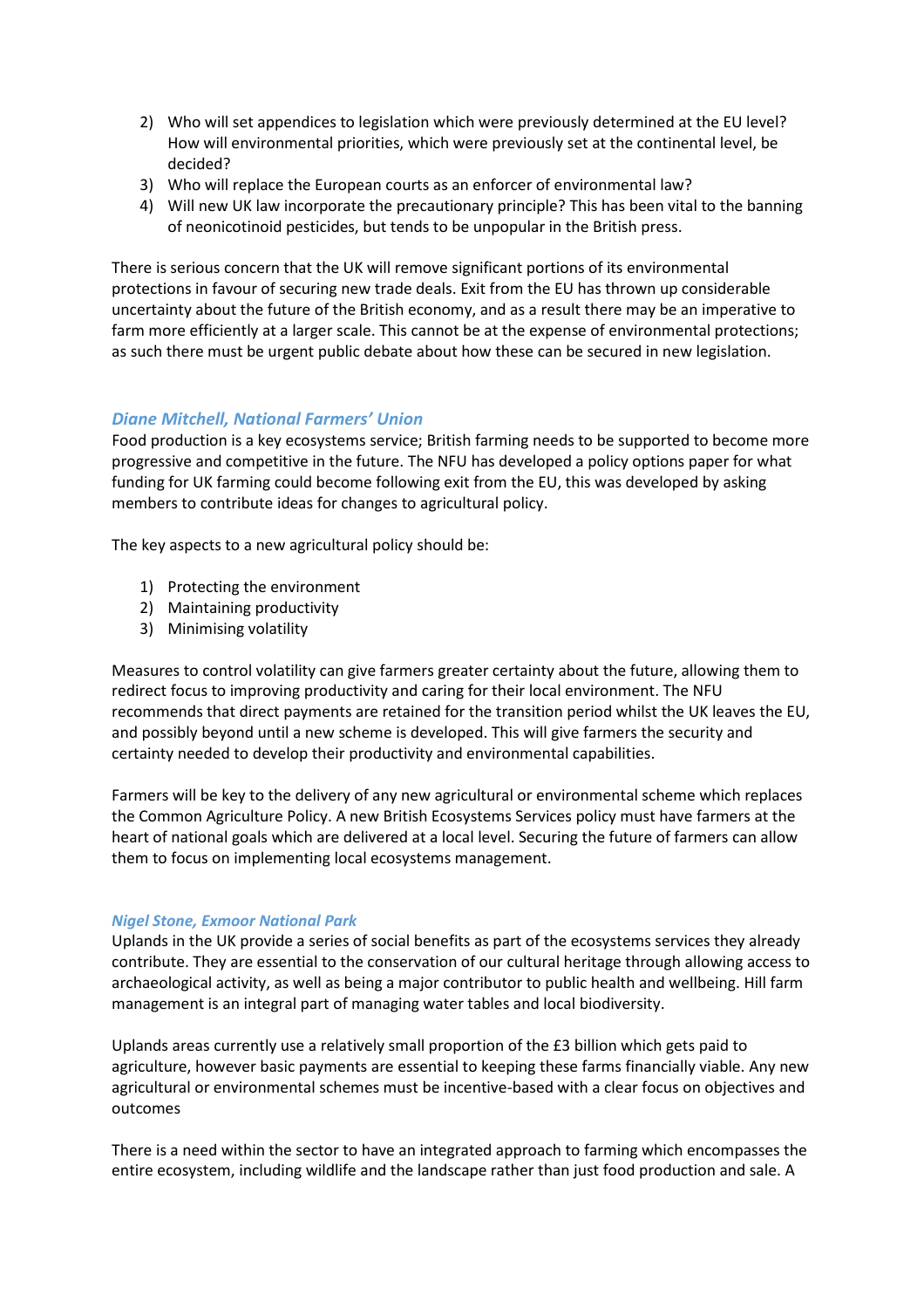voluntary, flexible scheme will allow farmers to care for the local environment whilst being able to manage the financial viability of their holding.

### Roundtable Discussion

The key themes of the roundtable discussion have been summarised below.

### *The Future of Farming*

- Farmers want clear links between actions and objectives
- The role of farmers should shift to include stewards of rural land
- There must be clear metrics regarding the delivery of ecosystems services
	- o Allows farmers to keep making the desired benefits
	- o Biodiversity conservation and measuring will be difficult to implement
- Farmers must be given some autonomy to make delivery decisions
- After the EU exit there is likely to be fewer farmers
	- o This means fewer people monitoring more land
	- o Implementation of ecosystems services could be asking too much
- There are social issues around changing the role of farmers
	- o Do they even want this shift?
	- o Are these communities ready for the goals of land management to change
- Farmers are best place to implement a new ecosystems services policy, they must be at the heart of it

### *The Social Impacts of a New Scheme*

- Rural communities will have to change their self-identity away from being purely food producers
- Countryside access can improve health outcomes for urban populations
- Removing the CAP will have social implications; unless it is adequately replaced, rural jobs and skills will quickly be lost forever

### *Balance between National and Local objectives*

- There should be a clear difference in the types of schemes they provide
	- o National schemes can afford to be narrow and deep
		- **Working with land managers across the country**
		- **Targeting specific national goals (i.e. carbon sequestering)**
		- **Higher transactional costs**
		- High impact national changes (i.e. numbers of a particular species)
	- o Local Schemes will most likely be broad and shallow
		- **Maintain local preferences in the long term**
		- **Much more community engagement and control**
		- **Low transactional costs land managers self-reporting**
- Need a body to arbitrate when national and local objectives conflict
	- o Analysis may determine that some areas are more suitable for particular services despite local preferences
	- o Local communities may have a better understanding of what is suitable for their area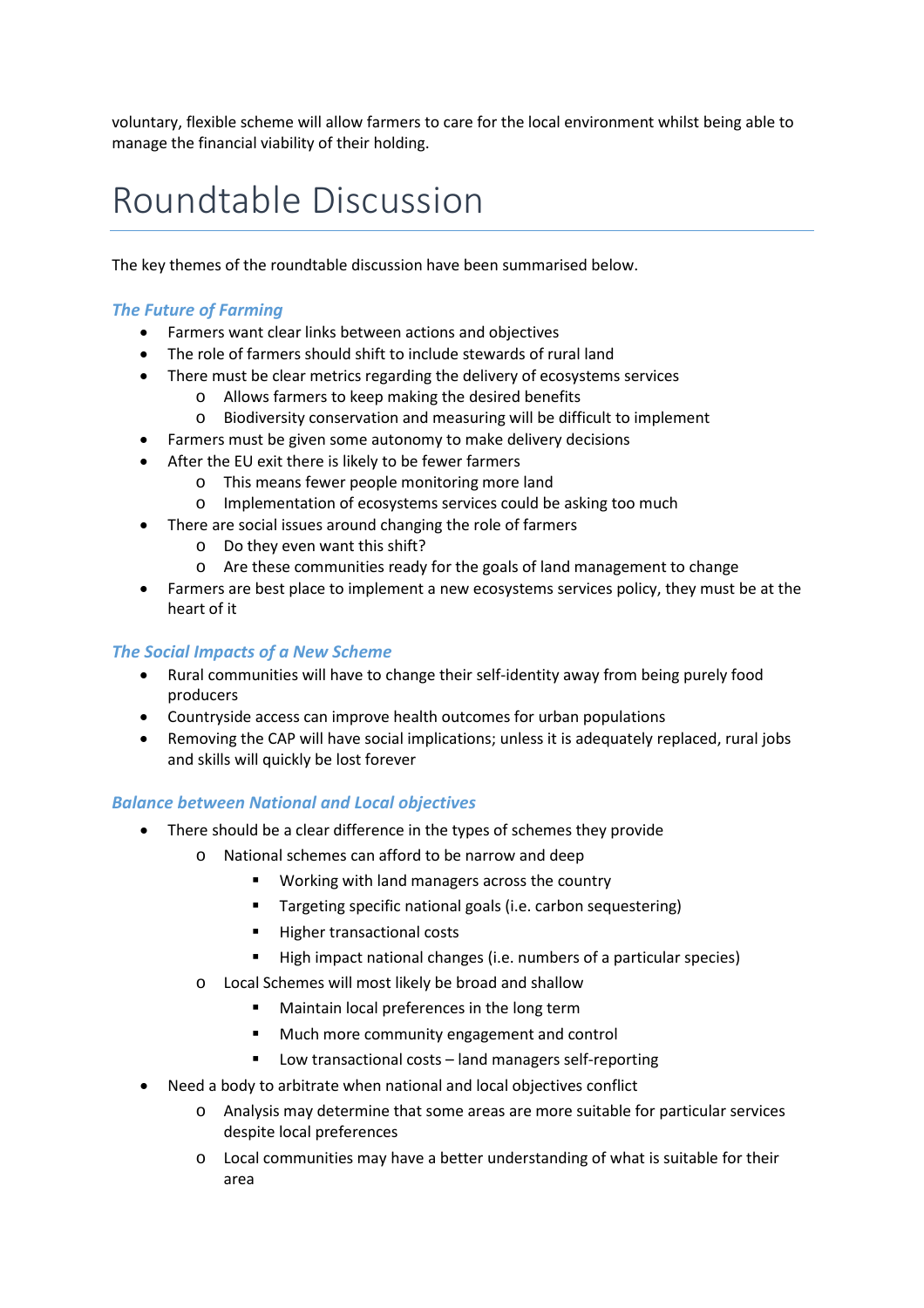• The role of devolved administrations (Scotland, Northern Ireland etc. ) needs to be made clear

### *Funding for a new policy*

- There must be clear deliverable plans for access to public funding
- A clear narrative with a desirable outcome must be established to justify funding
- Having a services marketplace can help distribution and lower national costs
	- o Land managers tender for particular services
	- o Higher payments can be offered to encourage even distribution of services
- Without secured long term funding local authorities will be reluctant to commission new schemes
	- o Considerable funding uncertainty around EU exit
- Agricultural products with demonstrable environmental benefits could charge premiums
	- o Encourage land managers to focus on local environment
	- o Contingent on consumer interest
- Services can be sold to multiple interested bodies and institutions

### *Implementation*

- There needs to be a public debate about what our rural areas should become
- Methods are required to ensure targets are being met
	- o Avoid "tick box" type monitoring where possible
	- o Highly trained assessors with discretionary powers could work with land managers

### *Outcomes*

- All parties want better ecosystems services delivered in an economically viable way
- There must be clear outcomes to convince all parties involved
- Should the focus be moved from conservation to rewilding in some areas
- Areas which provide a social rather than economic value should still be protected
- Any new scheme should be transparent and accountable
	- o All data collected should be publically accessible
	- o Outcomes should be regularly monitored
	- o A clear sanctioning procedure should be developed for all parties

### *Risks*

- Environmental policy may become less of a priority
	- o It must be integrated with agricultural policy
	- o This can help both areas make a stronger funding case
- Legislators could use regulation as a cheaper way of achieving the same result
- Payments from multiple bodies could lead to a needlessly complex inaccessible scheme
- Food production becomes a "bargaining chip" in trade negotiations
- CAP is replaced by a similar scheme